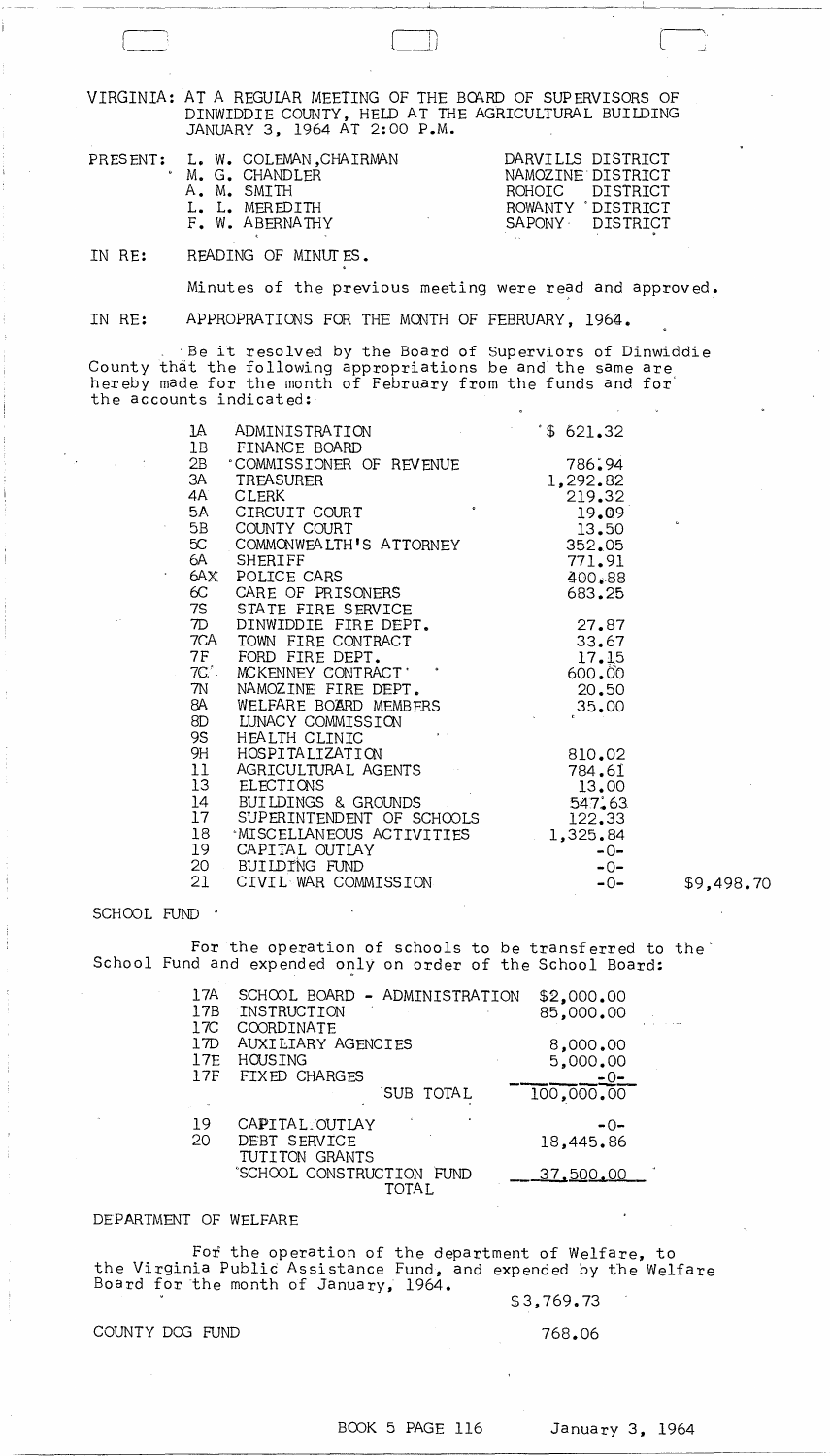IN RE: ALLOWANCE OF CLAIMS AND SALARIES.

On motion duly made and carried, it is ordered by the Board that the salaries and accounts against the General Revenue Fund of the County for the month of December, 1963 amounting to \$9,498.70 be allowed and checks numbering 1 through 80, both inclusive, be issued, therefor, payable out of the General Revenue Fund of the County, said claims having been audited and approved by the Board.

IN RE: ALLOWANCE AGAINST THE DOG FUND OF THE COUNTY.

On motion duly made and carried, it is ordered that a salary of \$166.66 be paid to the Dog Warden and that" \$105.00 be paid to him as mileage for the month of December, 1963 and that claims amounting to \$531.06 be paid out of the Dog Fund of the County for the month of December, 1963, and checks numbering D-l through D-8, both inclusive, be issued, therefor, payable out of the Dog Fund of the County, said claims having been audited and approved by the Board.

IN RE: TREASURER'S REPORT.

F. E. Jones, Treas, having submitted a written financial report, same was ordered filed with the papers of the Board for the month of January, 1964.

IN RE: SCHOOL CONSOLIDATION DISCUSSION - PROPOSED RESOLUTION.

Mr. George Hodge, Superintendent of Schools having discussed the proposed plan to consolidate Di nwiddie, Midway and Sunnyside McKenney High Schools and after a question and answer  $\sim$ period of over an hour,

L. L. Meredith moved and A. Mitchell Smith' seconded that the School Board be permitted to take an option on a'school site and hire an architict. This resolution was defeated.

IN RE: NAMOZINE VOL. FIRE COMPANY - RADIO EQUIPMENT.

The Namozine Vol. Fire Co., having requested the installation of Radio Equipment at a cost of \$1,790.00,

Motion was duly made and carried that the County pay two thirds of the costs, \$1,193.33.

IN RE: FIRE SERVICE CONTRACT - TOWN OF MCKENNEY.

It appearing to the Board that contract with the Town of McKenney for fire service expired on December 31st and should be renewed,

Motion was duly made and carried that this'contract be renewed, said contract amoung other things stating that \$600.00 is the basic charge for ten fires with \$50.00 for each additional fire thereafter.

IN RE: A. W. CHAPPELL - SALARY 1964 AS DOG WARDEN:

Upon motion duly made and carried, A. W. Chappell County Dog Warden shall be allowed salary of \$3,000.00 and \$1,260.00 mileage.

IN RE: STREET LIGHTS - EDGEHILL PARK AND HENSHAW VILLEAGE.

Requests for an additional Street Light in Edgehill Park and Street Lighrs for Henshaw Village having been presented,

Motion was duly made and carried that A.Mitchell Smith, with a representative from VEPCO investigate these requests and " report at the next meeting.

IN RE: BETTY S. JETER, GENERAL REGISTRAR - SALARY, 1964.

Upon 'motion duly made and carried Betty S. Jeter General Registrar of Dinwiddie shall be allowed a salary of \$50.00 per month for 1964.

 $7 - 27 - 37$ 

 $\mathcal{L}(\mathbf{q})$  ,  $\mathcal{L}(\mathbf{q})$  ,

asiunds the menting was anjudance.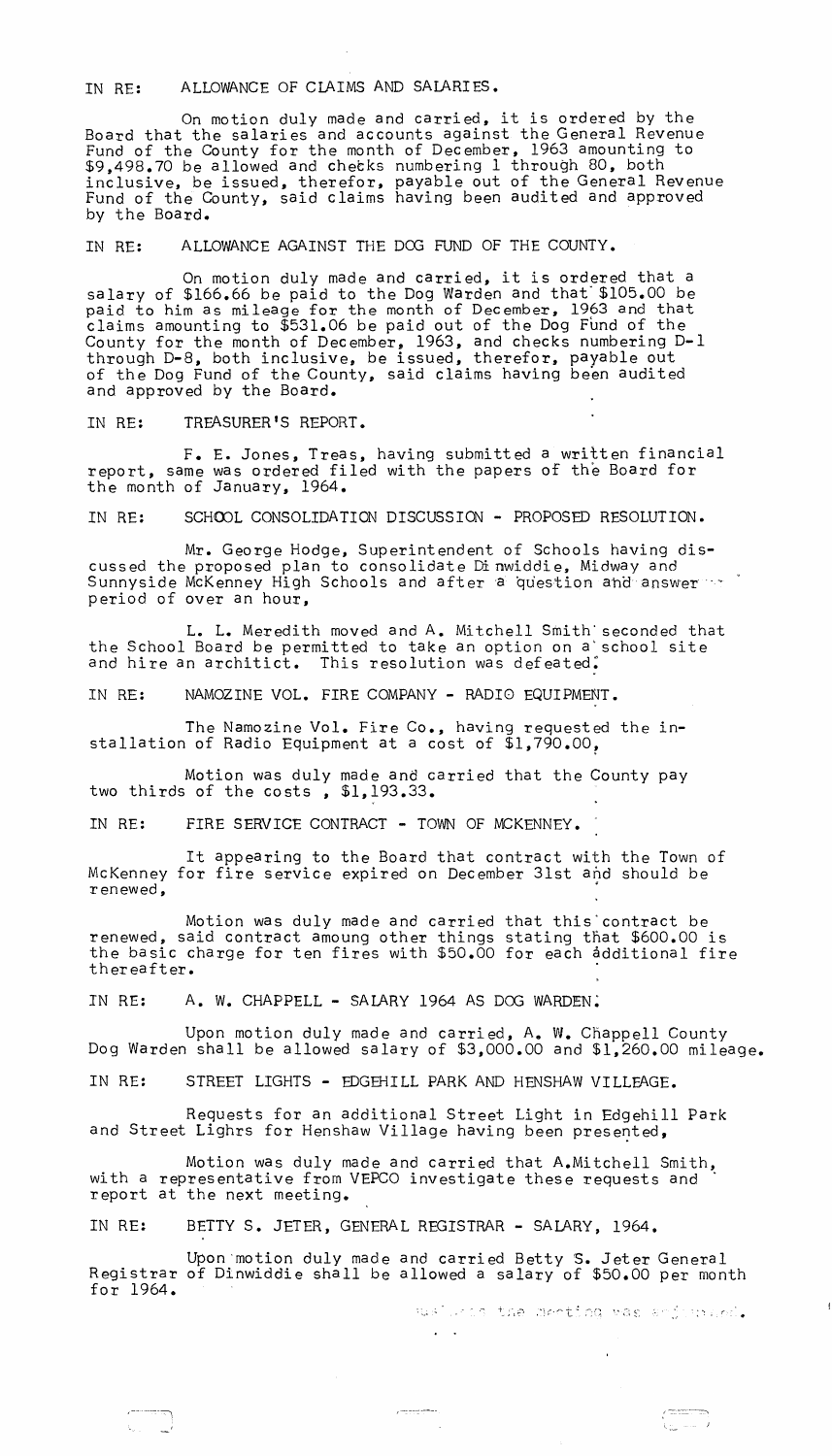IN RE: L. W. COLEMAN, M. G. CHANDLER, AND L. L. MEREDITH, COMPENSATION COMMITTEE.

It appearing to the Board that the State<sup>C</sup>Compensation Board did not approve the salaries and expenses of the Treasurer, Commissioner of Revenue and Sheriffs Offices.

Upon motion duly made and carried, L.W. Coleman, M. G. Chandler, and L. L. Meredith are named as a Committee two of whom shall serve with three members of the State Compensation Board to review the requested salaries and expenses.

IN RE: CITIZENS COMMITTEE - ROHOIC SANTARY DISTRICTS.

The Chairman requested A. Mitchell Smith to select 12 or 15 citizens to act as a committee to present the Water and Sewer report to the residents of Rbhoic District.

IN RE: REGULAR BOARD MEETING DAY CHANGED.

Be it resolved by the Board of Supervisors of Dinwiddie County,Virginia, as follows:

That beginning with the month of February, 1964, the regular meetings of the Board of Supervisors of Dinwiddie County, Virginia, shall be held on the first Wednesday of each month, instead of the first Friday of each month, at the same time and plac e.

This resolution shall become effective upon its passage.

IN RE: SHERIFF REQUESTS JAIL CONSTRUCTION BE CONSIDERED.

Sheriff A. Hill Burton suggested that the Board give serious thought to including the construction of a new jail in any building program for the county.

IN RE: OFFICE SPACE - DR. RICHARD R. BUTTERWORTH

Dr. Richard R. Butterworth, who plans to locate here in Dinwiddie Courthouse having appeared before the Board and requested permission to use the dental facilities of the County Health Department until March 1st, at which time he expects to move into his new offi c e.

Upon motion duly made and carried this Board gives it's consent and requests that the State Board of Health give their consent for Dr. Butterworth to use the dental facilities of the County Department of Health until March 1st, 1964.

IN RE: REQUEST FOR ACCESS TO RT. 85 FROM 613.

It being brought to the attention of the Board that there is a possibility that the Highway Department would consider the construction of an access to Rt. 85 from Rt. 613,

Upon motion duly made and carried the Department of Highways is requested to add this access if it can be done in addition to the presently planned interchange at the intersection of Rt. 1 and Rt. 85,

There being no further buisness the meeting was adjourned.

Attest: 1 MMMtclerk

LW. Coleman, Chairman . ~.;d'/~